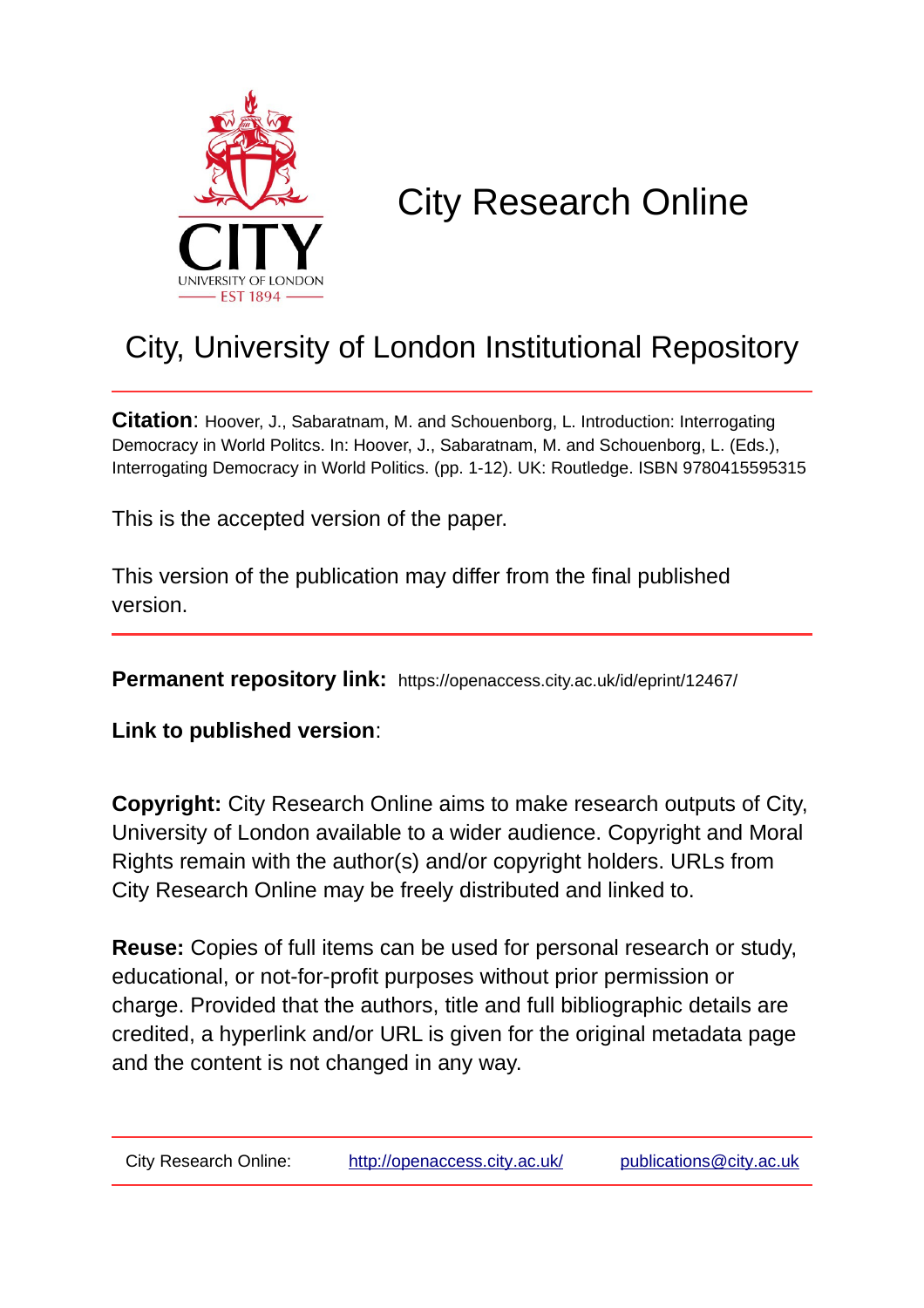## **Introduction: Interrogating Democracy in World Politics**

#### **Joe Hoover, Meera Sabaratnam and Laust Schouenborg**

#### 5746 Words

Democracy, as an ideal and a form of government, occupies a privileged position in world politics. In this collection, we aim to place both conventional understandings of democracy and its privilege under suspicion. This interrogation is important for understanding what democracy means beyond the nation-state and evaluating the historical narratives of progress that sustain these meanings. The goal of this introduction is to provide a framework for the multiple lines of questioning that are opened up in the chapters that follow. To do this we examine the privilege associated with democracy across multiple sites of world politics, drawing out three key assumptions. As we discuss these assumptions about democracy in world politics, we elaborate on the diverse ways that the contributions to this book challenge them. While the book is separated into historical and conceptual sections, reflecting different approaches to the topic, these different methods of interrogation share the goal of unsettling the assumptions supporting the privileged place of democracy in world politics – this provides a multi-dimensional critique that is radical but plural, revealing linkages, discrepancies and surprises, rather than leading to a single line of critique.

In an earlier period of world politics, suspicion was cast upon the very idea that democracy was important in such matters – either in relation to domestic government or the structure of international politics. A historical shift is evident across a range of issues in world politics. The democratic peace theory has a central place in International Relations  $(\text{IR})^1$ , which gives democratic forms of government causal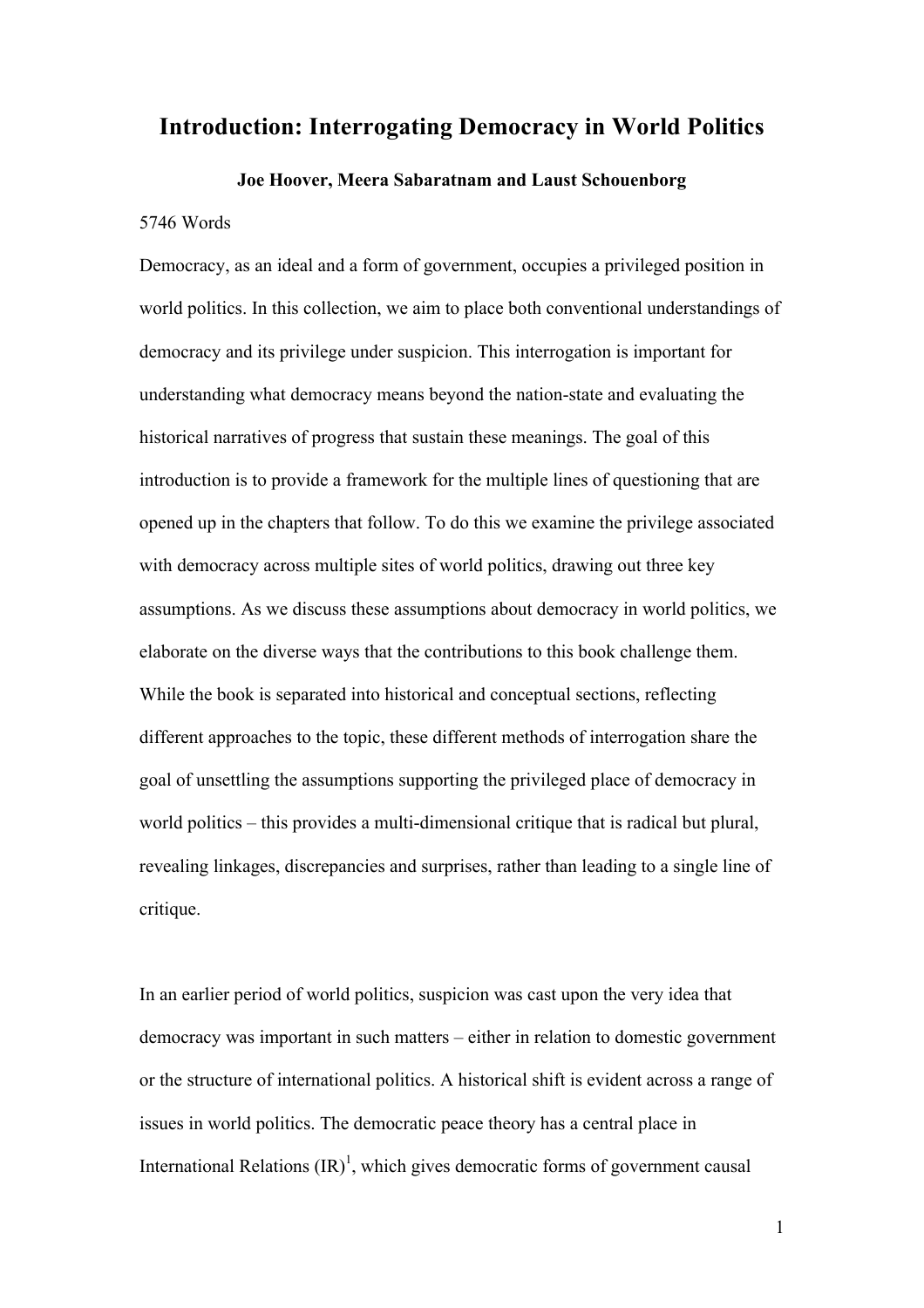force in preventing wars. This builds upon a long-standing line of thought that accords pacific and moral virtues to democratic government. Related to this has been the infusion of a commitment to democracy into practices of development assistance and state building, as well as the rise of a global apparatus of democracy promotion. These developments reflect not only the empirical claims regarding democracy's relation to peace and prosperity, but also a wider commitment to the universal moral value of democracy. The human rights regime defends the civil and political rights that are the corner stone of the liberal democratic tradition, the discourse around the Responsibility to Protect (R2P) links sovereign legitimacy to a state's accountability to its citizens, and the fight to develop global governance through an international rule of law depends upon the presumed universality of democracy as a political good. This moral commitment to democracy culminates in the ideas of global civil society and cosmopolitan politics, which seek to use democracy to reform the international order directly. While these developments do not form a cohesive program of thought, they do point to the privileged place democracy has in world politics.

Determining exactly how and why democracy became such a central concept in world politics is probably impossible. Undoubtedly, it has to do with the political dominance of liberal democratic powers, which in turn established a liberal international order that has defined world politics in the last century and the early part of our current one (Ikenberry 2009). Interesting as these debates may or may not be, our central concern is with the assumptions that give the discursive victory of democracy such seeming stability. A large choir sings the praises of democracy, but the simple force of the melody cannot cover the dissonance and tension, which calls out for acknowledgement if not resolution.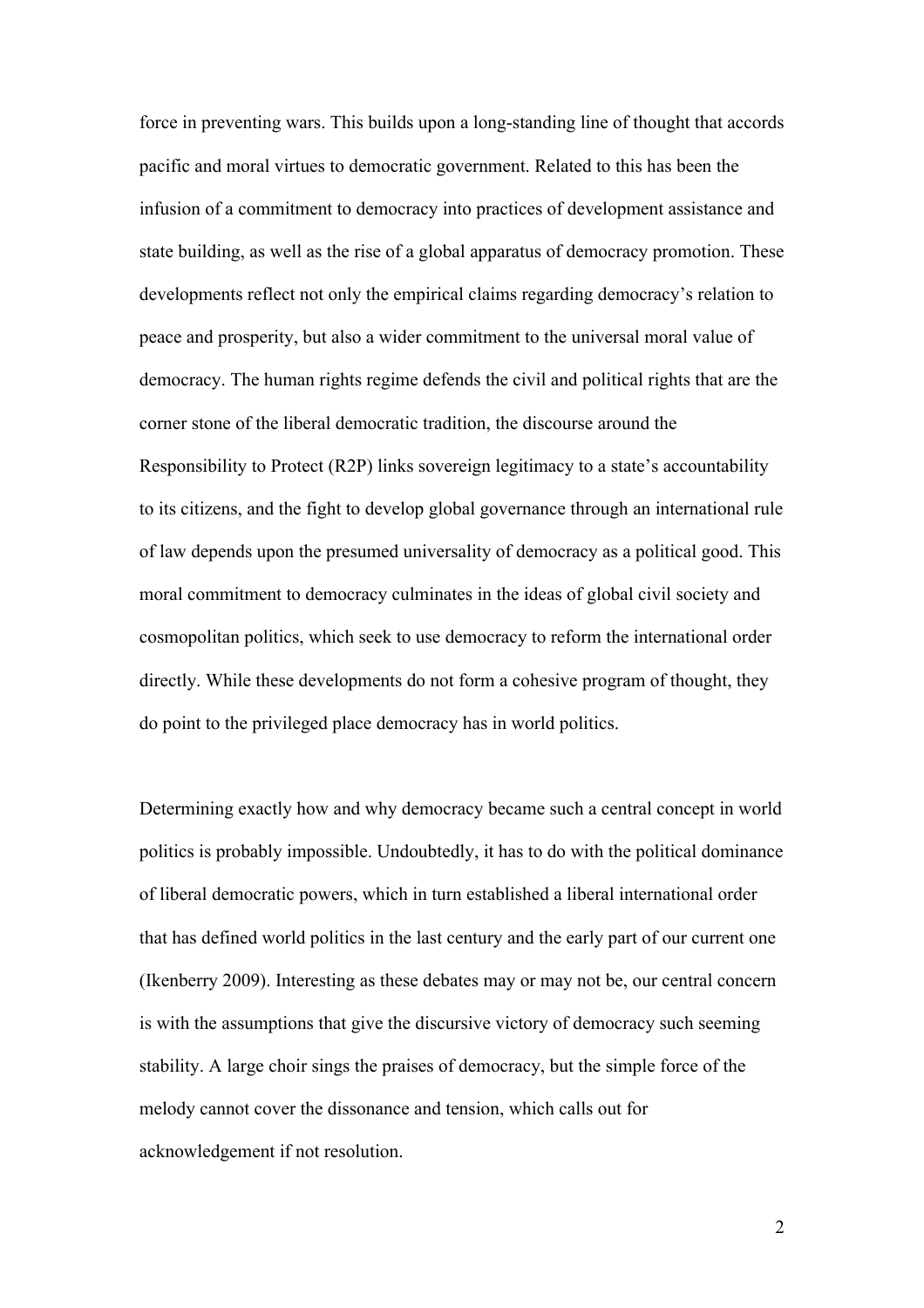The privilege of democracy is made possible both by the histories we construct of its development and the conventional meanings that define an essentially contested concept. For this reason, our interrogation of the privilege of democracy proceeds on both historical and conceptual lines. The first section of the book focuses on the historical development of democracy and contests familiar narratives of progressive reform, essential linkages to liberal capitalism, the desirability of a democratic international order and the necessity of the national state as the key site of democracy. What emerges is a more ambiguous history that undermines many assumptions. The second section focuses on the meaning of democracy and undoes the necessary ties made between national citizenship and democracy, questions the universal moral value of democracy, and reconfigures the linkages between democratic government and peaceful world politics. To organize the diverse interrogations presented here, which pursue contrasting lines of critique in different domains of world politics, we focus on three key assumptions upon which democracy's privilege rests. First, we examine the assumption that democracy reduces violent conflict and supports peace and stability. Second, we question the belief in historical progress within societies that culminates in a liberal democratic capitalist state. Finally, we analyze the presumptions regarding democratic membership at various levels, looking to national citizens, cosmopolitan individuals and states as problematic democratic subjects.

#### **Violence and Stability**

Perhaps what has contributed the most to establishing democracy as a universal good in world politics has been the idea that it is associated with peace and stability. This is a tradition of thought going back, at least, to Paine and Kant, and the latter's essay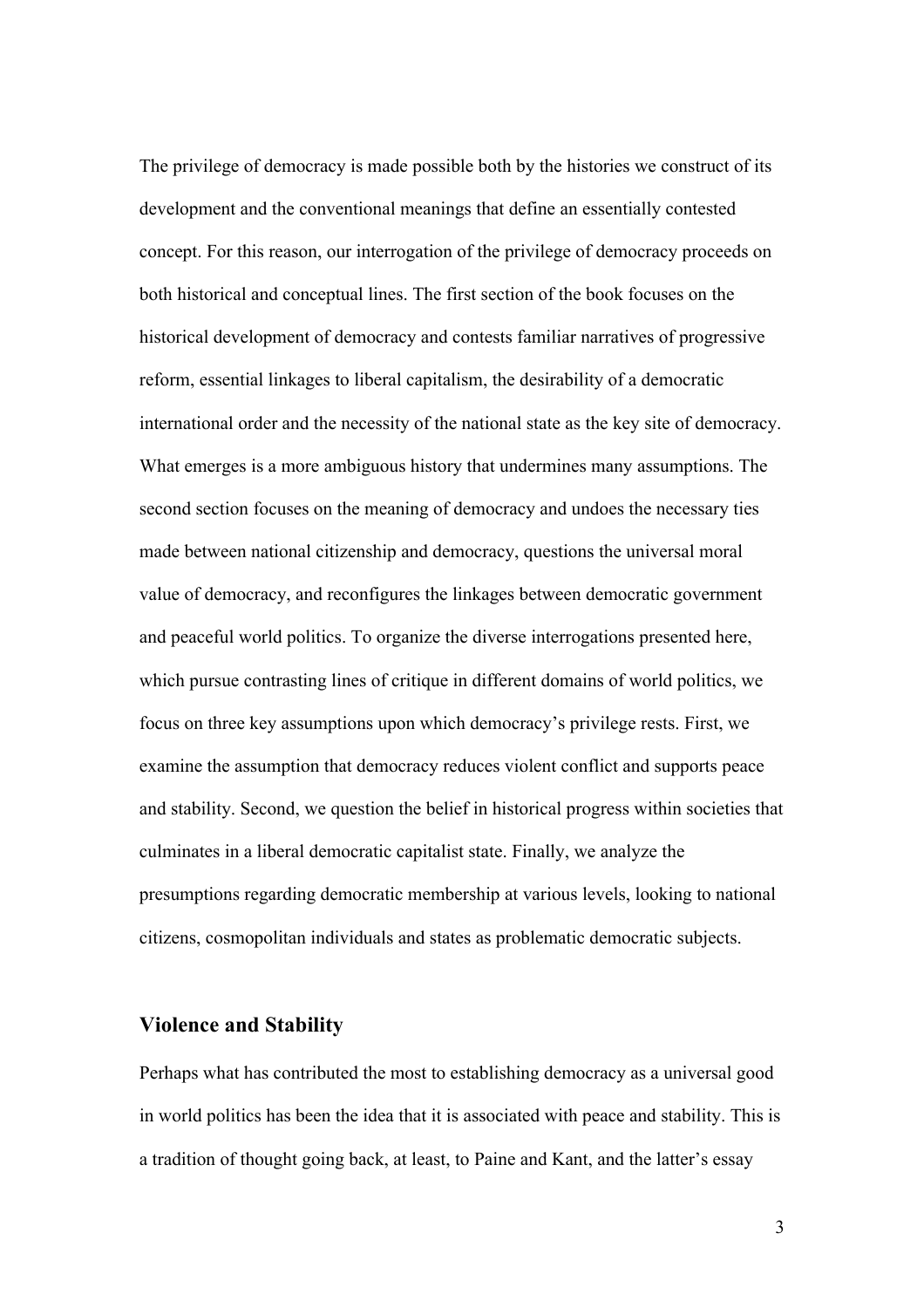*Toward Perpetual Peace* from 1795 (Kant 1983). It became a real force in world politics when American president, Woodrow Wilson, made it a central element of his foreign policy in the final stages of WWI - so much so that today the terms democracy promotion and Wilsonialism are often used interchangeably. However, if we look for the more recent causes of why the idea has risen to such prominence, it seems that the explanation is to be found in the work carried out by predominantly American IR scholars in the 1970s and 1980s on what came to be known as the 'Democratic Peace Thesis', namely the empirical proposition that democratic states do not go to war against each other. This research prompted Jack Levy to state in 1989 what had in effect become the consensus view in large parts of academia: that the 'absence of war between democratic states comes as close as anything we have to an empirical law in international relations.' (Levy 1989: 270)

The year 1989 is important because it also signified the end of the Cold War, the start of an era of US dominance in world politics and - as we shall touch upon in the section on 'Historical Progress' below - the disappearance, in the view of some observers, of any systemic competitors to the liberal-capitalist-*democratic* way of life. The resulting material and ideological hegemony of the US was what allowed the first president Bush to proclaim a 'New World Order,' president Clinton to follow this lead with his national security strategy of 'Engagement and Enlargement' and the second president Bush to embark on a full-scale military campaign in the name of democracy (and the eradication of WMDs), 'Iraqi Freedom,' which had as its ultimate goal the democratisation of the entire Middle East, and perhaps, the world. As he expressed it in his state of the union address in 2003 in the run-up to the invasion: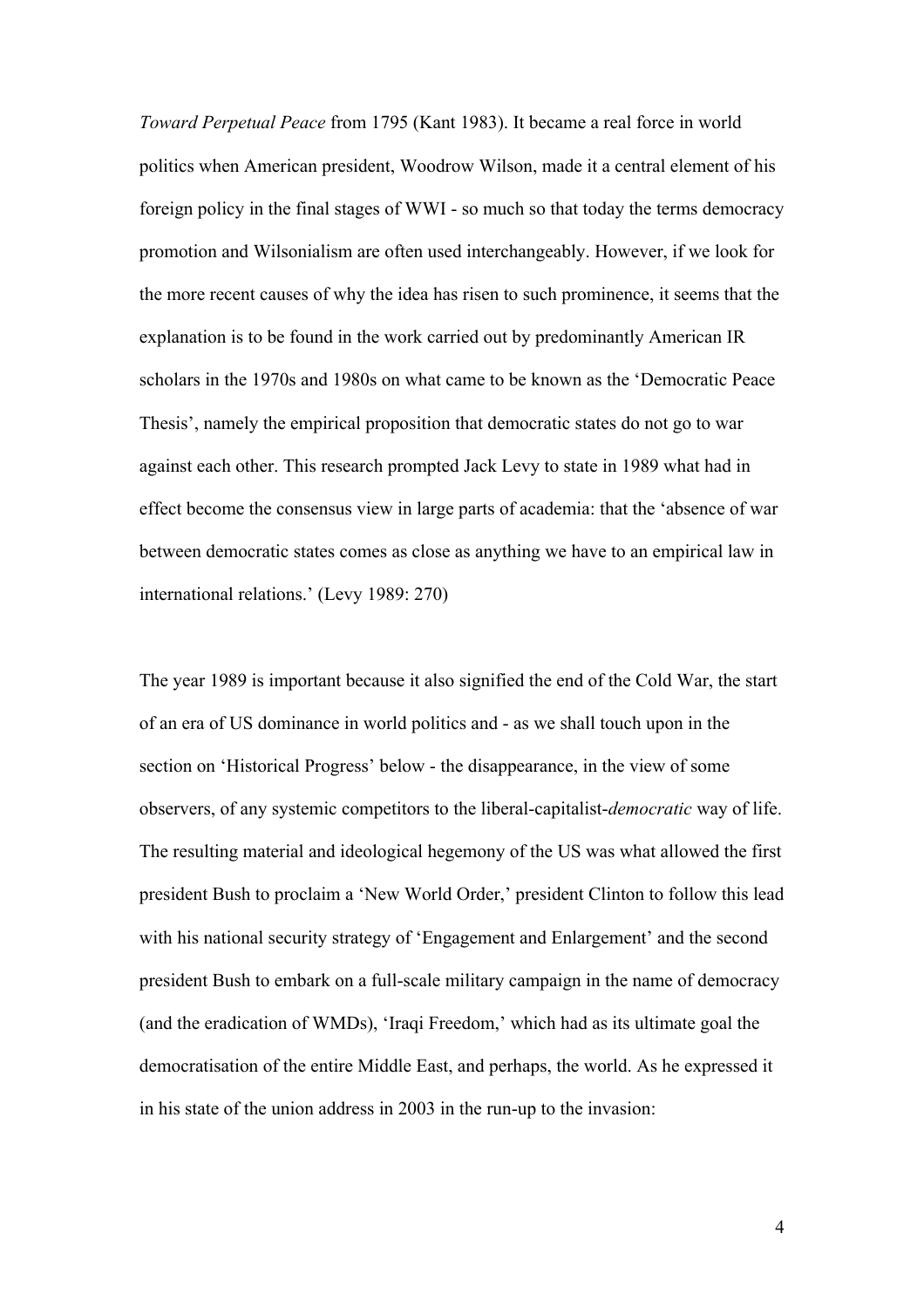Americans are a free people, who know that freedom is the right of every person and the future of every nation. The liberty we prize is not America's gift to the world, it is God's gift to humanity.

(Bush 2003)

Or as he put it to the troops at Bagram Air Base, Afghanistan, in 2006:

History has taught us democracies don't war. Democracies -- you don't run for office in a democracy and say, please vote for me, I promise you war. (Laughter.) You run for office in democracies, and say, vote for me, I'll represent your interests; vote for me, I'll help your young girls go to school, or the health care you get improved [sic].

(Bush, 2006)

There are many different explanations in the academic literature for why democracies do not go to war – Bush's assertion that it is due to the check placed on decisionmakers by the electorate, is only one of them.<sup>2</sup> However, the quote above, and numerous statements by his predecessors, is testimony to the fact that the democratic peace idea had successfully transplanted itself from academia to the real world of international politics.

Meanwhile, in the 1990s, and especially the 2000s, a number of academics started to question the idea of an unambiguous correlation between peace and democracy. In articles and a recent book, Edward D. Mansfield and Jack Snyder (1995, 2001 and 2005) have studied the propensity of democratizing states to go to war, showing that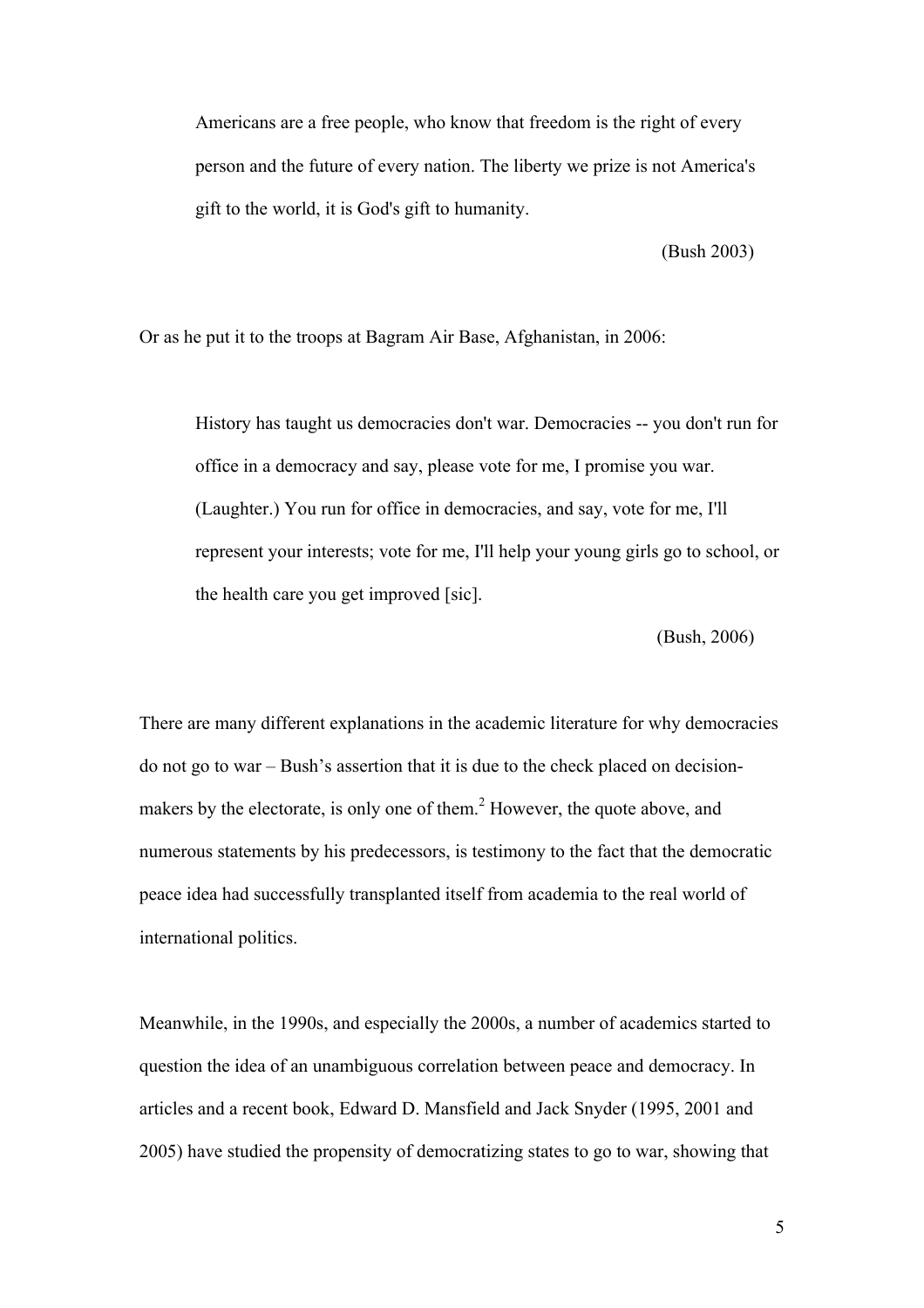they are just as, if not more, belligerent as non-democracies. If there is such a thing as the democratic peace, it only exists between so-called mature democracies. Amy Chua (2003) has developed a similarly critical argument in her US national bestseller *World on Fire*. Her key thesis is that exporting free-market democracy to countries with a market-dominant minority consistently leads to ethnic violence, when the newly enfranchised majority elects to possess what they believe is rightfully theirs to take. Finally, Roland Paris (2004), in the book *At War's End*, argues that prevailing peace-building strategies, based on comprehensive political and economic liberalization, need to be rethought because they simply do not produce the positive outcomes originally ascribed to them.

However - and this is our key point - none of these authors question the fundamental value of democracy and whether it is *intrinsically* associated with peace and stability. Paris is especially clear on this:

The purpose of this book, however, is not to reject the Wilsonian peacebuilding strategy in its entirety, but to expose the weaknesses of the naive version of Wilsonianism that informed the missions of the 1990s. Indeed, I shall argue that peacebuilders should preserve the broad goal of converting war-shattered states into liberal market democracies, because wellestablished liberal market democracies tend to be peaceful in both their domestic affairs and their relations with other states. The challenge, however, is to devise methods of achieving this Wilsonian goal without endangering the very peace that the liberalization process is supposed to consolidate.

(Paris 2004: 7)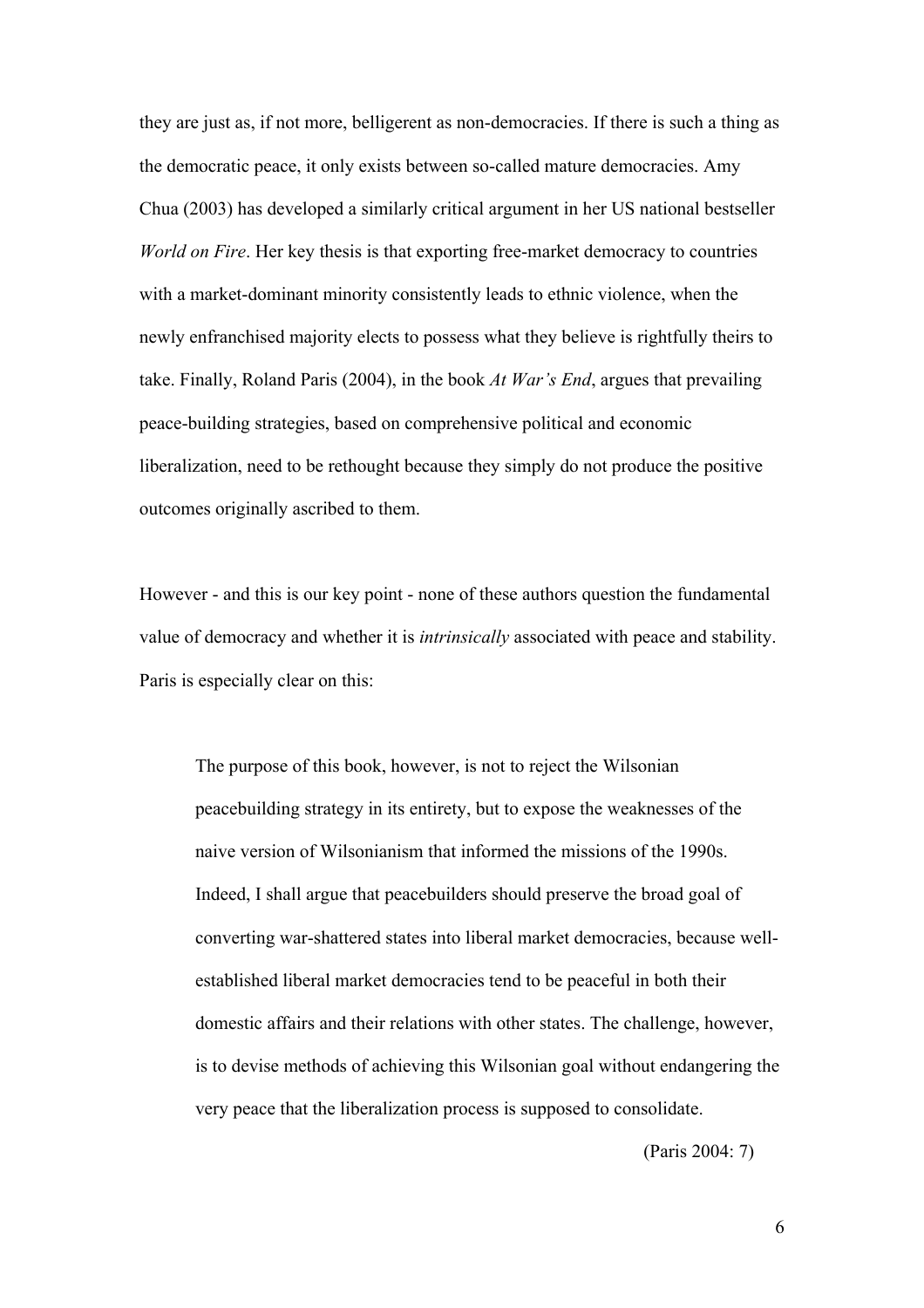Rather, what they do is to question elements of the process of transition to democracy and whether these are associated or not with stability. The assumption is still that democracy constitutes the ideal, and most peaceful, way of life - if it is properly realized. In Amy Chua's words, 'the best political hope for these countries lies in some form of democracy' (Chua 2003: 263). This is not to give the impression that the contributions to this volume develop an anti-democratic programme, but to say that they do interrogate whether the idea of democracy is peaceful as such - both historically and conceptually. The result is a very different, and much more cautious, perspective on the presumed benefits of the democratic ideal.

Nicholas Onuf and Peter Onuf spearhead this charge with a provocative essay on the emergence of modern international relations and the nation-state; exposing how both were partial expressions of the democratic principle, and their relationship to mass warfare. As they state at the start of the piece:

Our purpose in this essay is to show how emerging ideas of democratic selfgovernment did not, and could not, lead to the republican millennium - a new epoch of peace and prosperity - that revolutionaries once anticipated and peace theorists still await. To the contrary, democratization enabled the governments of modern nation-states to expand the coercive capacity of states in pursuit of interests they defined as vital for their nations' well-being. By doing so, democratization played an important part in unleashing 'the dogs of war'.

(Onuf and Onuf, this volume: [page])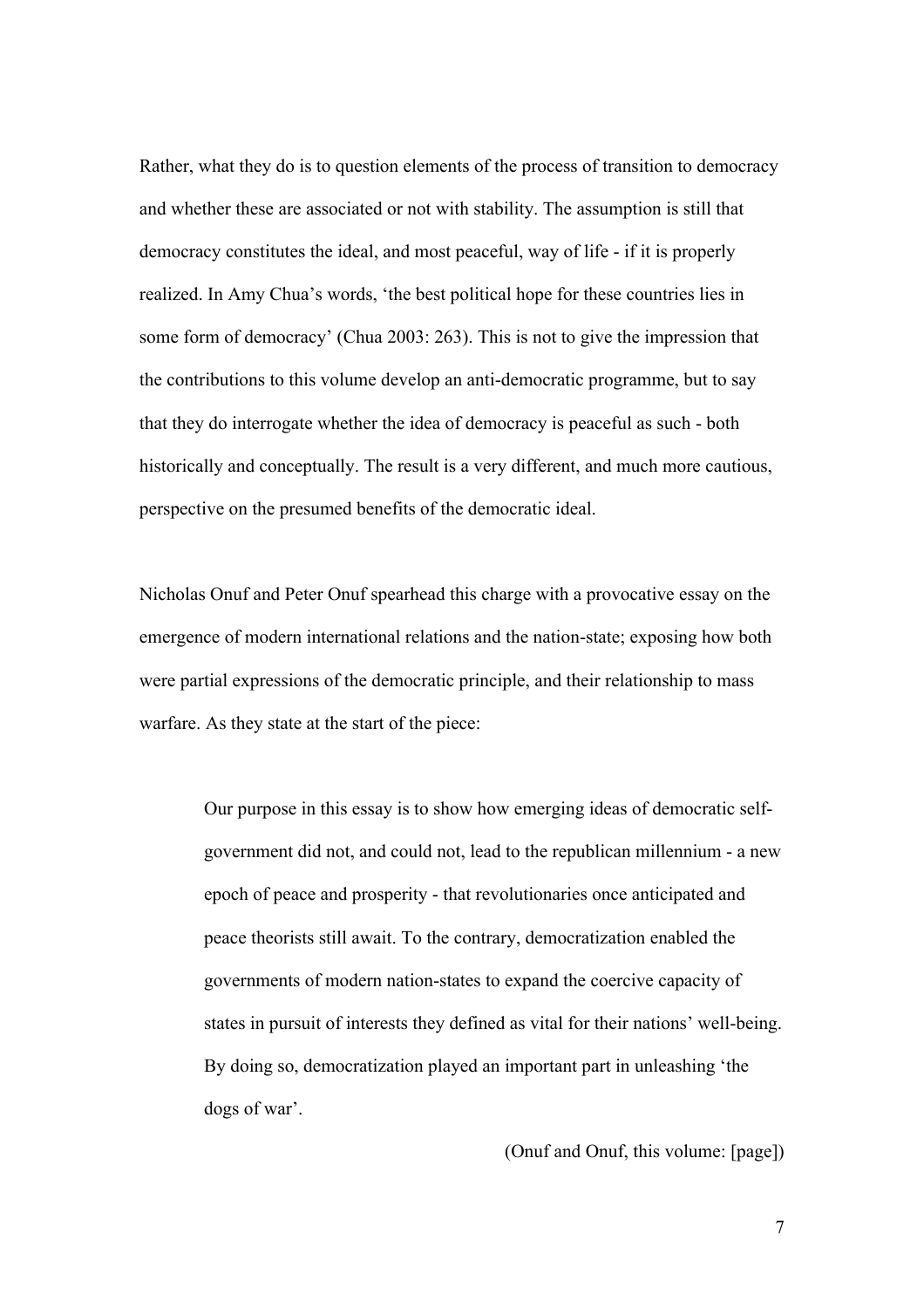Ian Clark is less blunt in his chapter titled 'Democracy in International Society.' He does not tie democracy directly to conflict, but he does suggest that democracy's manifestation in international society, in world politics, often appears as a form of exclusion when that society has traditionally been based on inclusion and pluralism. He traces this phenomenon through to contemporary proposals for establishing a league of democracies, enjoying special rights and duties, and the resistance to this, by states not sharing in these values. Chantal Mouffe brings this point home in her essay 'Democracy in a Multipolar World,' in which she argues that this exclusion – politics in its *antagonistic* form – is likely to lead to violent confrontation. As a remedy to this, she defends an *agonistic* approach to democratic politics that treats other cultures and ways of organizing political life as not intrinsically illegitimate. Her point is not that this will remove conflict, but merely that it will make it less likely and less uncompromising.

In their respective contributions, Christopher Hobson and Sandra Halperin offer analyses of democracy's relationship to liberalism and capitalism. Seeing that 'liberal' has almost become synonymous with 'democratic' in today's world (note the quote by Bush above), Hobson's argument, that most liberals in an earlier period of history were deeply suspicious of the democratic ideal, urges us to pause and reflect. Liberals tended to share in the general opinion that democracy was 'a dangerous and unstable form of rule which inevitably led to anarchy or despotism' (Hobson, this volume, [page]). Similarly, Halperin unsettles the orthodox narrative of how free-market capitalism and open societies are stepping-stones for the consolidation of democratic regimes. She reverses this causal link, and argues that it was in fact the mobilisation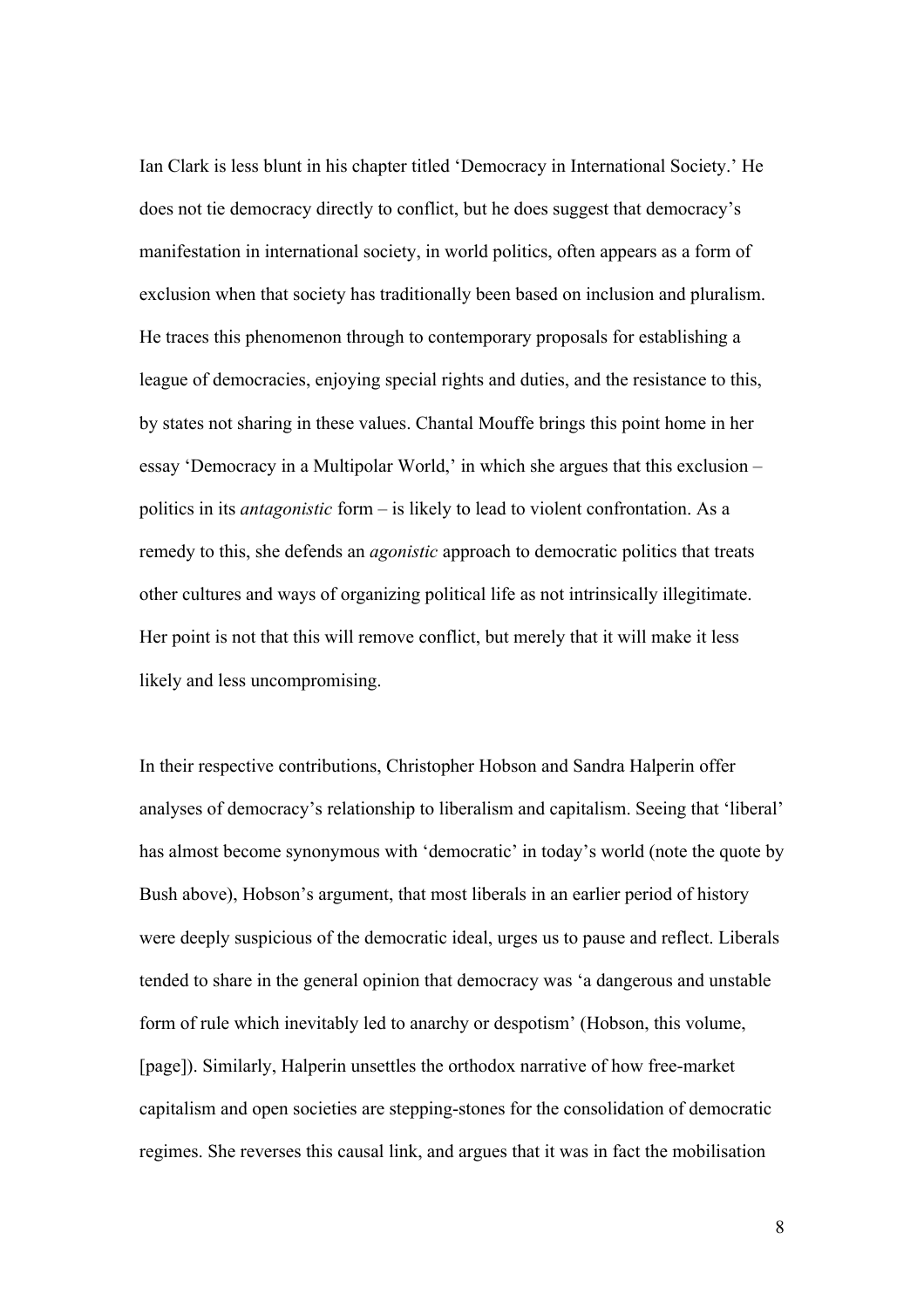of primarily working-people for WWI that led to democracy, embedded free-market economies and expanded political liberties. It was the threat of popular revolution that made the bourgeois classes compromise and give in to worker demands in these areas.

Further developing the destabilising role of democracy, in their chapter, 'Mobilising (Global) Democracy: A Political Reading of Mobility between Universal Rights and the Mob,' Claudia Aradau and Jef Huysmans explore the democratic role of the mobile masses as agents of change that challenge established authority and structures. This challenge is not only domestic, as Halperin's piece documents, but global. Aradau and Huysmans political reading of mobility challenges the internationalist and cosmopolitan aspirations for a formalized and stable democratic politics by recapturing the disruptive elements of democratic mass participation.

Taken together, the contributions to this volume thus provide a much more comprehensive and multifaceted perspective on the value of democracy for peace and stability in world politics. They challenge one of the key arguments made for democracy promotion and interventionary politics in world politics, moving beyond the more limited focus on problems of transition that currently occupies much of the literature.

### **History and Progress**

The ways in which we understand the history of democracy fundamentally shape how we understand both its present and its future, which seems obvious but is often ignored, despite the reality that our historical understandings strongly limit the political possibilities that are considered legitimate across a wide range of states and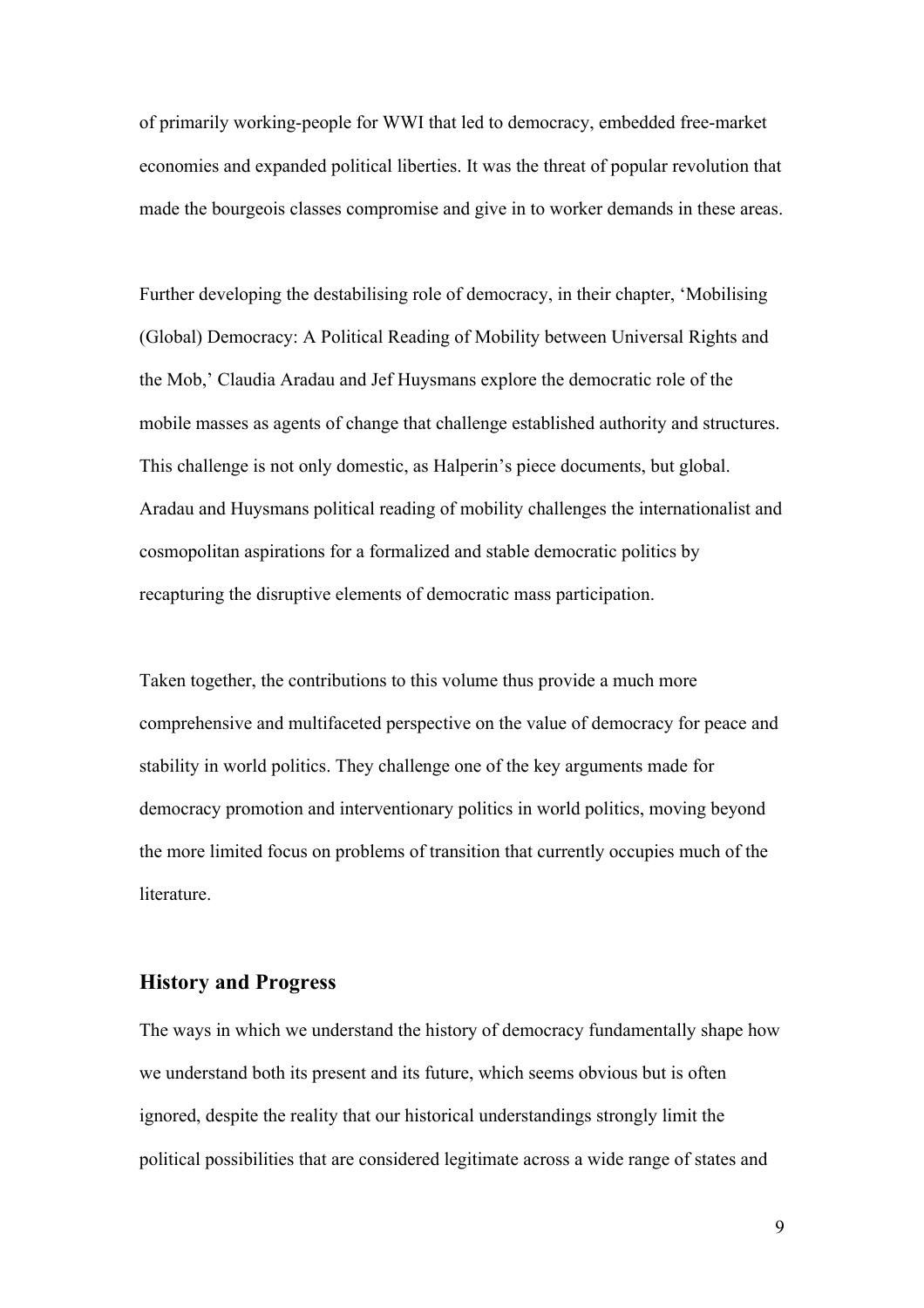other political communities today. The political force of these limits today is, in no small part, premised on the ideas both that it promotes peace and stability, as discussed above, and that it represents a historically advanced and stable form of government. Any critical interrogation of the meanings of democracy and democratic politics today must also interrogate and unsettle the dominant stories that are told about its emergence and apparent victories in the past.

The rapid ascendance to international prominence of Fukuyama's *End of History*  thesis (1989) for example did not so much reflect a considered turn in the academy towards a neo-Hegelian theory of History and a Nietzschean reading of man's nihilistic condition in modernity. More simply it told the History of democracy in a way that a particular and powerful post-Cold War audience in the United States wanted to hear, and consequently provided an intellectual justification for the resurgent liberal thinking and policy-making that were pursued through the 1990s and 2000s that was expressed forcefully but conceptually ambiguous. Its central contention – that the marriage of capitalism, liberalism and democracy expressed in the State represented the end of man's struggle for political recognition – was one eagerly seized upon, unsurprisingly, by supporters of American power to give their agenda momentum. What was startling and compelling about Fukuyama's argument was not simply that it endorsed the stability and supremacy of the American form of political community, but that the elimination of alternatives was a property of the Historical process itself, giving it not a parochial but universal significance.

Whilst it may have been the neoconservative movement that took with most alacrity to Fukuyama's predictive claims and critique of political realism, a more minimalist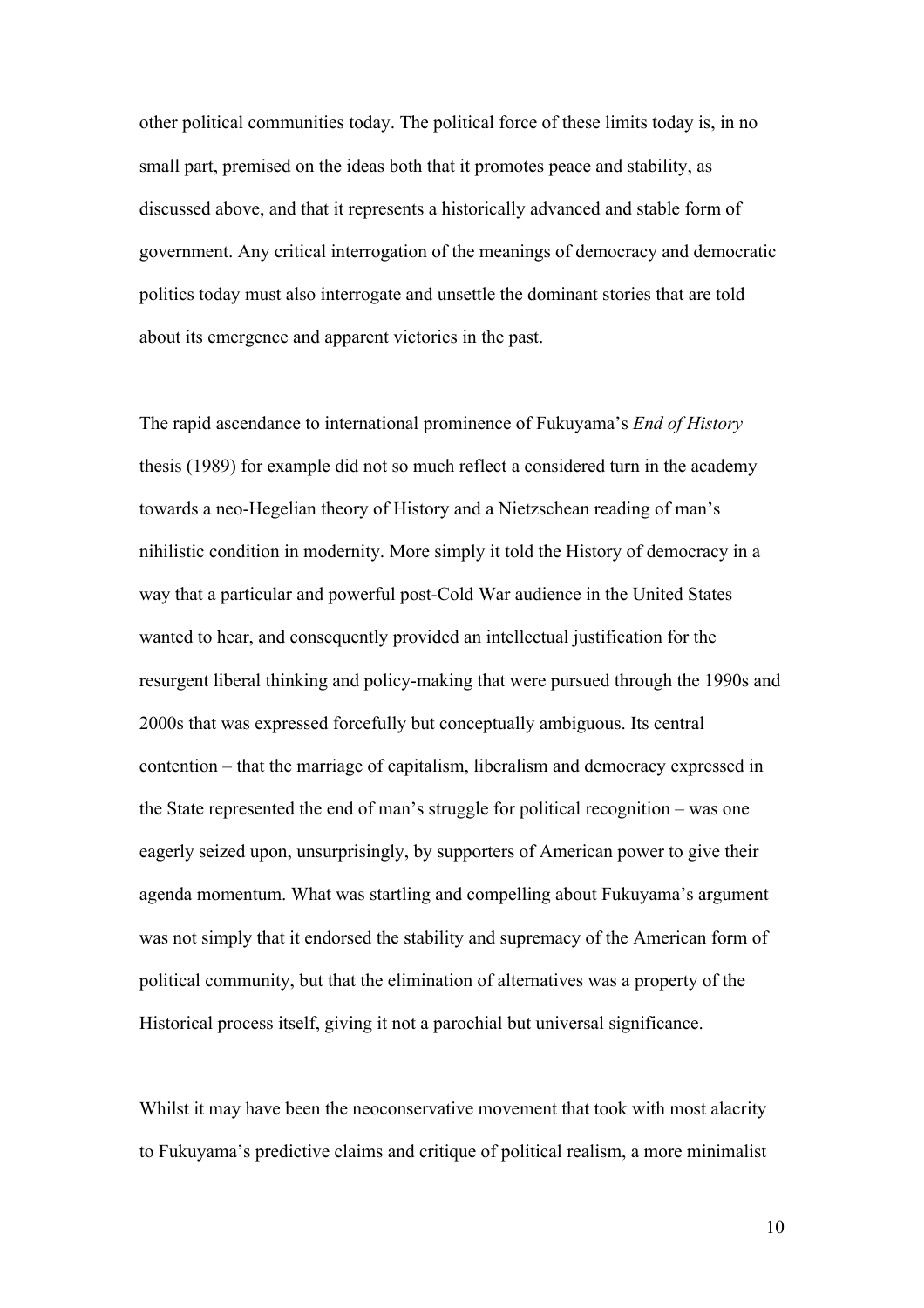version of the claim that capitalism, liberalism and democracy were stable,

historically self-reinforcing and normatively desirable had long been broadly accepted across the mainstream of Western academic literature on world politics. The argument that liberal democracy was 'the only game in town' was popular amongst even those that had reservations about the obvious desirability of this powerful consensus (Cox 1998). The globalisation literature, both critical and supportive, that emerged from the early 1990s onwards also tended to view the growth of capitalism, liberalism and democracy as mutually reinforcing historical trajectories which were now, for various reasons accelerating and spreading at an exponential rate, as well as in ways which were making the territorial organisation of politics less primary in world politics (Scholte 2000).

The presumed historical naturalness of the relationship between capitalism, political liberalism and democracy in particular had informed US and Western European foreign policies both during and after the Cold War, that worked on the assumption that democracy in the rest of the world would emerge and eventually be consolidated through the process of further political and economic liberalisation and integration into multilateral and capitalist international institutions, as had seemed to happen with Europe and Japan. After the end of the Cold War, it became even easier to implicate the specific attributes of liberal democracy with inclusion into global capitalism under the more general developmental, technical rubric of 'good governance' (Williams and Young, 1994), a principle which continues to animate many forms of co-operation and intervention with formerly colonised countries.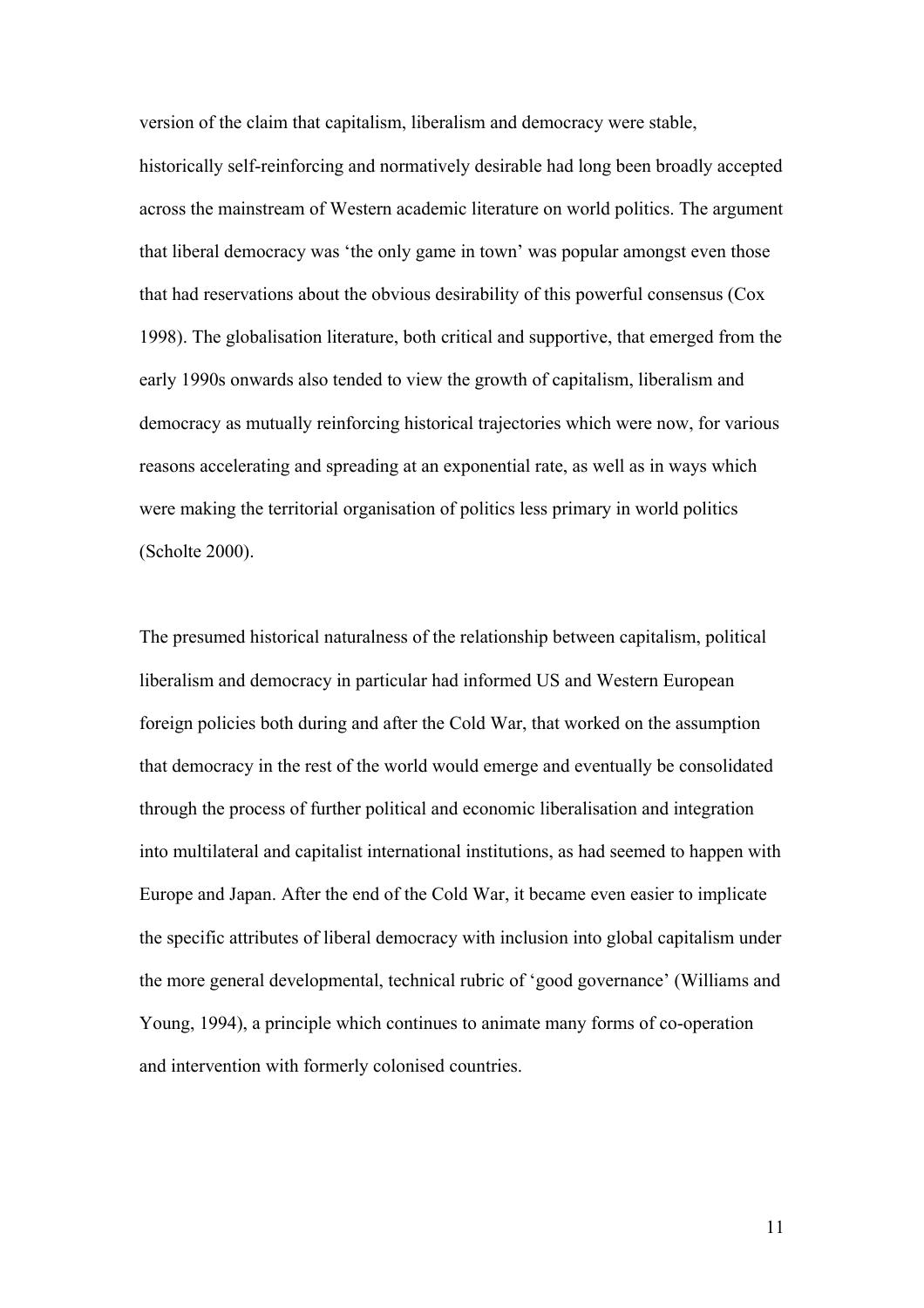This strategy for democracy promotion considered elements such as performance legitimacy (Huntington 1996), the growth of a middle class (Inglehart and Welzel 2005), and the socialization of elites as key factors in the emergence of democracy, all of which were compatible with the increasing influence of a market economy and liberal political values. For political scientists such as Huntington, the use of a liberal procedural version of democracy as the basis for analysis had the further benefit allowing for comparison and evaluation from afar. As Skinner (1973) argued with regard to Dahl, however, the result of naturalising a very particular view of democracy with a view to its observability and processual character was a necessarily conservative ideological move couched in the language of 'neutral' inquiry.

It is against this background assumption of the naturalness of the relationship between capitalism, liberalism and democracy that apparent 'puzzles' in the study of world politics have emerged over the last two decades. Why did some states have only 'incomplete' transitions to democracy? Why were there 'reversals' in democratisation? How can we account for the spread of illiberal democracies? How has China managed not to democratise given its economic liberalisation? The structure of these questions reveals the deep way in which historical assumptions about the force and inevitability of this triadic relationship have dominated thinking about democracy.

Alternative, dissident literatures on democracy arose however, particularly out of historical and sociological approaches to the question of democracy, consideration of which was for a long time excluded from the dominant paradigms which sought to understand world politics, despite the attempts of some to bring them into the study of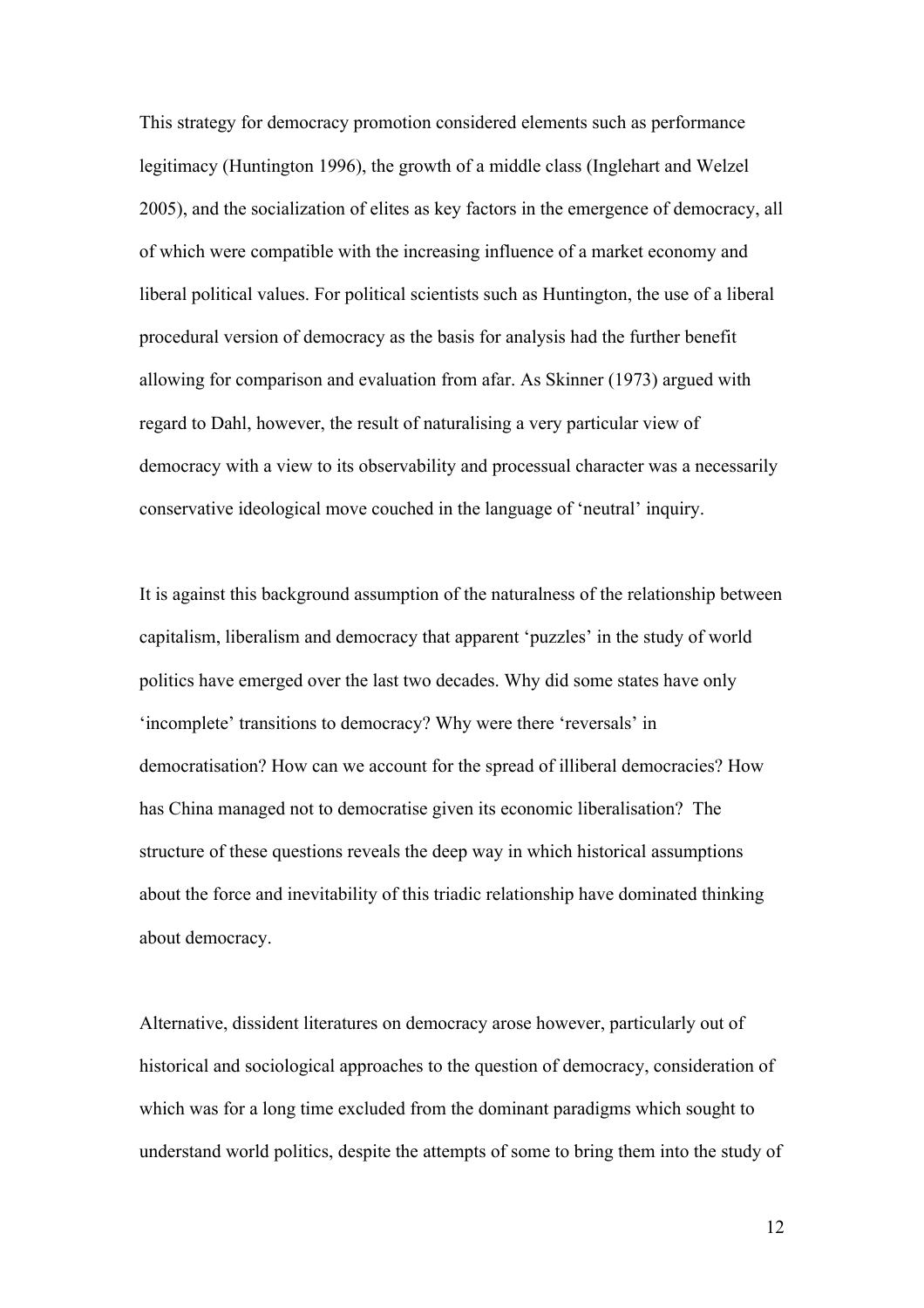world politics (Halliday 1987; Rosenberg 2001). Core contributions to this included literatures on contentious politics (McAdam et al. 2001), structural violence and needs frustration (Galtung 1969; Burton 1990), and social conflict (Mann 1999). Whilst these mostly focused on the relationship between democracy, politics and violence as expressions of modernity, they also offered some intellectual resources and inspiration for re-thinking the assumed historical relationship between democracy, liberalism and capitalism within and between states, the task taken up by the contributors in this volume.

In her chapter exploring the rise of democracy in two paradigmatic cases, Sassen argues that historically the industrialising classes, associated with the rise of the liberal rights-bearing subject of politics, pushed for the institutionalisation in law of a deeply unequal relationship between capital and labour, whereby the rights of capital to continue production systematically trumped claims made by workers for autonomy, better pay demands and working conditions. The ongoing inequalities of power and opportunity within liberal democracies, where all citizens are formally equal, relate specifically to the efforts during the evolution of capitalist liberal democracy to protect capital. This put restrictions on the kind of democracy that could be envisaged both at the time and in the present day. This argument complements that of Halperin's chapter, which argues that the aspects of mass participation in European democracies did not emerge as the gifts of a progressive liberalism, but rather were the somewhat inadvertent result of the working class being substantively mobilised for the purpose of industrial warfare and as a result improving their economic and political power. This created a platform from which various rights could be claimed. These chapters suggest that the assumption that the growth of capitalism and the ideal of the liberal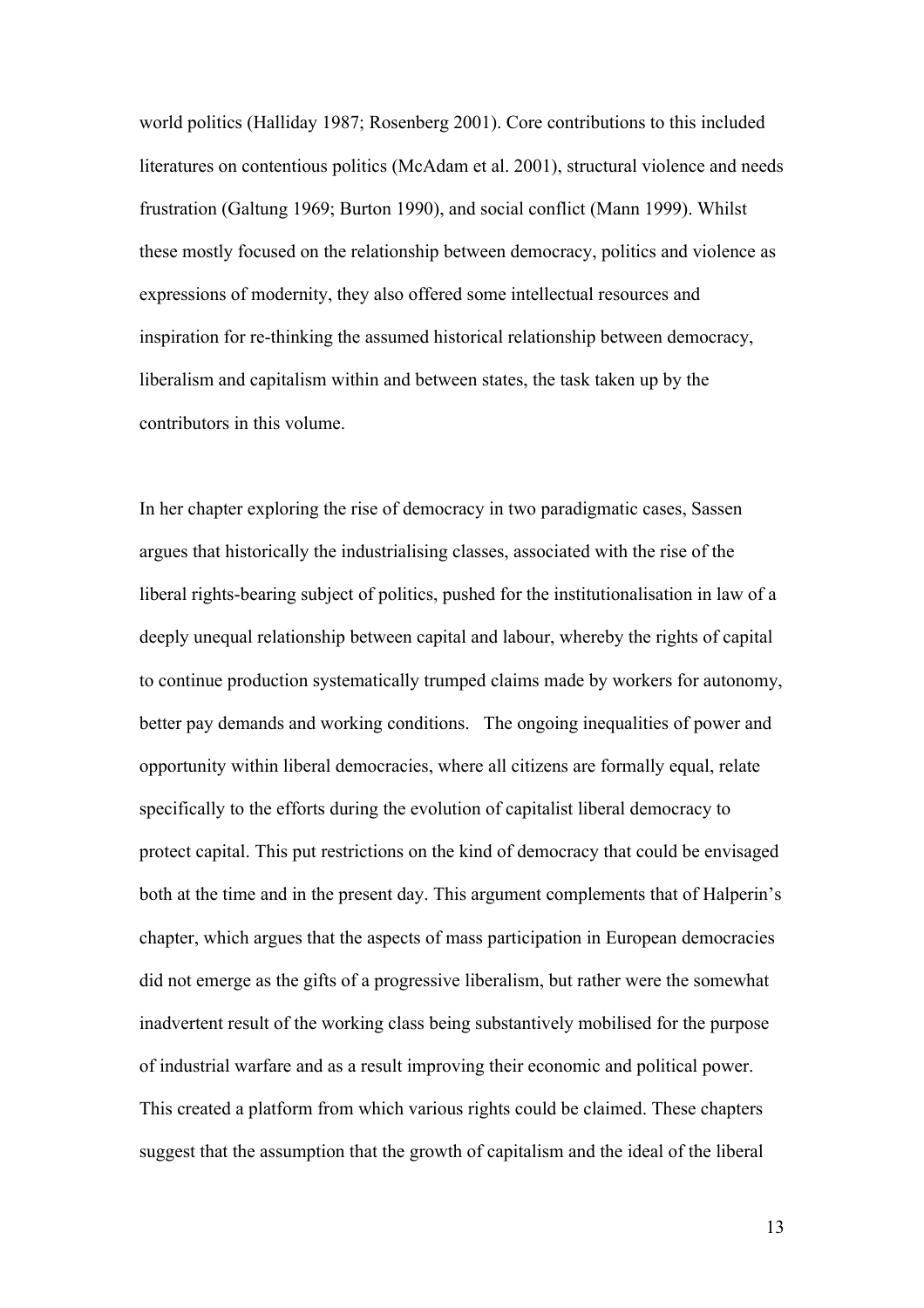subject were historically drivers of democracy is a deeply flawed one; indeed, the message seems to be that capitalist economic structures and the rapid development of property rights suppressed or at least did not encourage full and equal participation in the democracies that eventually emerged. This is a key argument particularly in terms of the contemporary attempts to link the promotion of capitalist growth automatically with the concept of democracy in 'transition' countries – the cautionary tale is that the concepts may well conflict, and indeed that the politics of emerging class interests condition the nature of the political settlement achieved in the name of democracy.

Key to all of these chapters is the conviction that historically democracy has primarily implied *struggle* and the making of substantive claims for the redistribution of power and legitimacy in a political system. Onuf and Onuf argue, reading the events through Tocqueville, that the emergence of democracy in America was only contingently associated with constitutional politics and liberal restraints on government. Rather, it gathered its force from the imaginary of a democratic nation, which itself was created through the processes of Revolution and War. This made it a force that could be highly destructive when challenged and one not tempered by various anti-democratic constraints, as the Civil War demonstrated.

The historical fear of being overwhelmed by the force of democratic struggle also comes across clearly in Hobson's piece which historicises the concept of democracy, and in particular the various ways in which it was perceived to conflict with and threaten established values of liberalism. By re-focusing our historical gaze on the rise of democracy as an embedded form of political struggle that produces its own momentum and force, the idea that democratisation can be brought about through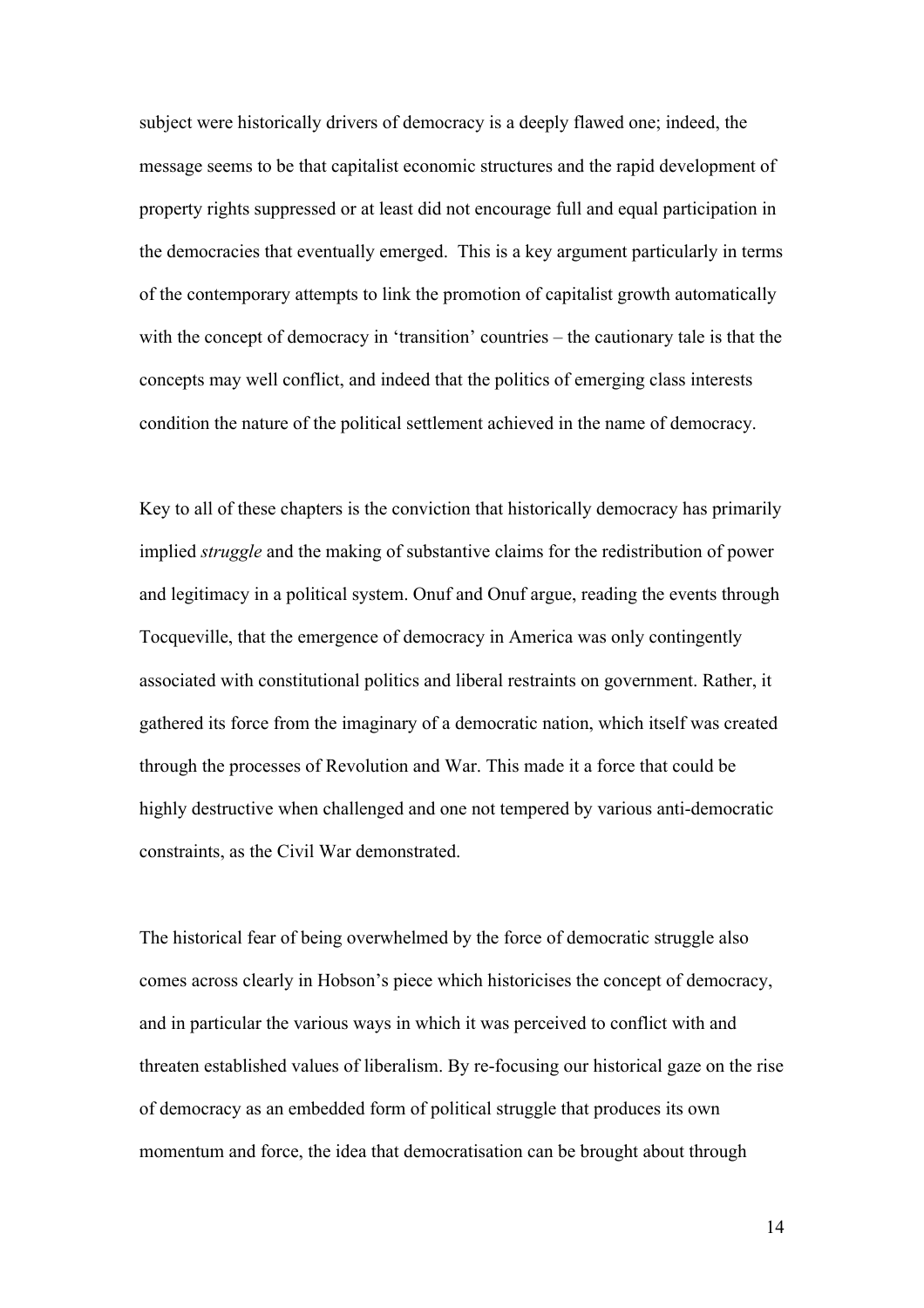mechanisms of internationally-sponsored good governance is brought into question. More fundamentally, the question is raised as to whether the dominant contemporary conceptions of 'democracy' that inform world politics – that is, the equation with contested periodic elections and the rule of law – ultimately neuter the historically radical political potential of democracy to challenge distributions of power and legitimacy through the struggle for substantive rights and recognition beyond those offered by liberal capitalism.

#### **Membership and the Democratic Subject**

Because membership in a democratic polity is in theory maximally inclusive, the question of membership in such political community is inherently controversial. By enabling claims to political power based on equal rather hierarchical status, democratic government generates social instability not as a simple historical fact, but as part of the inherent logic of the idea. For this reason discourses about stability and progress that surround our contemporary understanding of democracy are fundamental to its prestige. Yet, these assumptions also depend upon a further one, that the privileged subject of democracy, "the people", is a coherent and identifiable political subject. Despite the invitation of universal participation, exclusions and limitations of membership undermine democratic openness, making it much easier for powerful political actors to take up the participatory mantle despite the persistence of hierarchy in the social order.

Aristotle grasped this tension and his rejection of democracy reflects this; it was not enough to limit democratic membership to citizens (already an exclusive category), it was necessary that political power be limited to the most virtuous in an ideal state (Aristotle 1996: Books III and IV). Closer to our own time and reflecting an early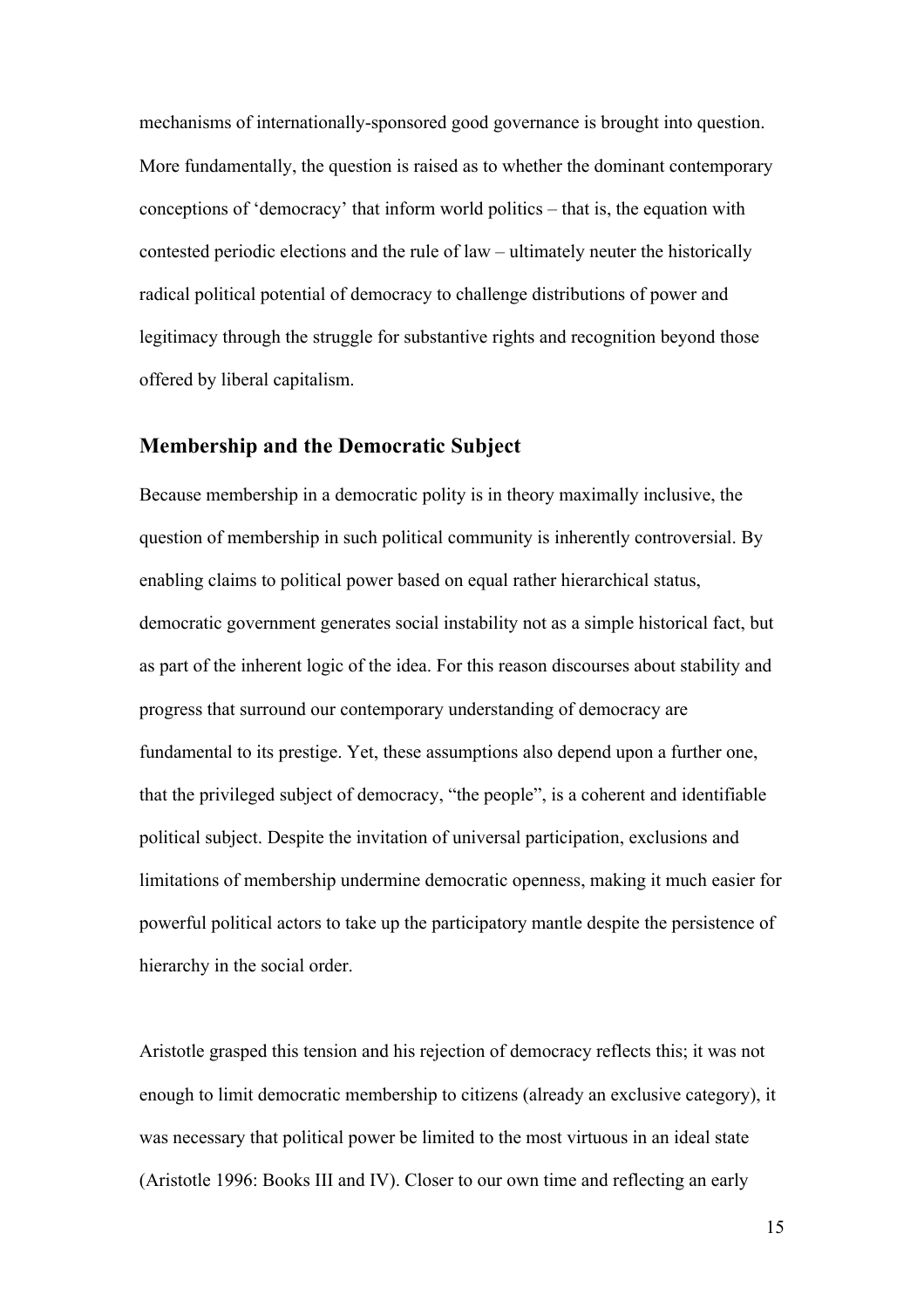recognition of the linkage between domestic and international politics, Kant insisted that democratic participation be strictly limited by a rightful republican constitution and that each state be maintained as an independent body (Kant 1989). For Kant, the democratic subject was necessarily constrained by law and represented, rather than actually present, in political institutions. Yet, an important link was created between the people governed by a rightful constitution, as an expression of their rational autonomy, which in turn justified the independence of states, limiting republican government to the domestic sphere and making the international a distinct political space. In many ways this understanding of democratic membership and the political subjects of "the people" and "the state" are preserved today, as are Kant's reliance upon claims regarding the pacific nature of democratic government progressively realised.

The democratic citizen, as the individual rights-holder of liberal theory, bound in common cause with the nation, is assumed to be distinctly rational, opposed to wasteful and destructive wars, interested in prosperity and peace and able to hold the power of the state to account. Literature on the democratic peace is populated with such characters, assumed to be an adequate stand-in for actual citizens (Doyle 1986). Where membership in the nation is linked with less desirable results the democratic subject is seen as distracted and deluded by the forces of nationalism and ethnic identity, which prevent the realisation of democracy (Snyder 2000). Where deeper social ties of democratic politics are acknowledged, such that the character of the citizen is given context and history, national identity is tamed and made to serve the peace and prosperity promised by participatory government. The people become a social body linked by common cause, shared history and cultural identity and their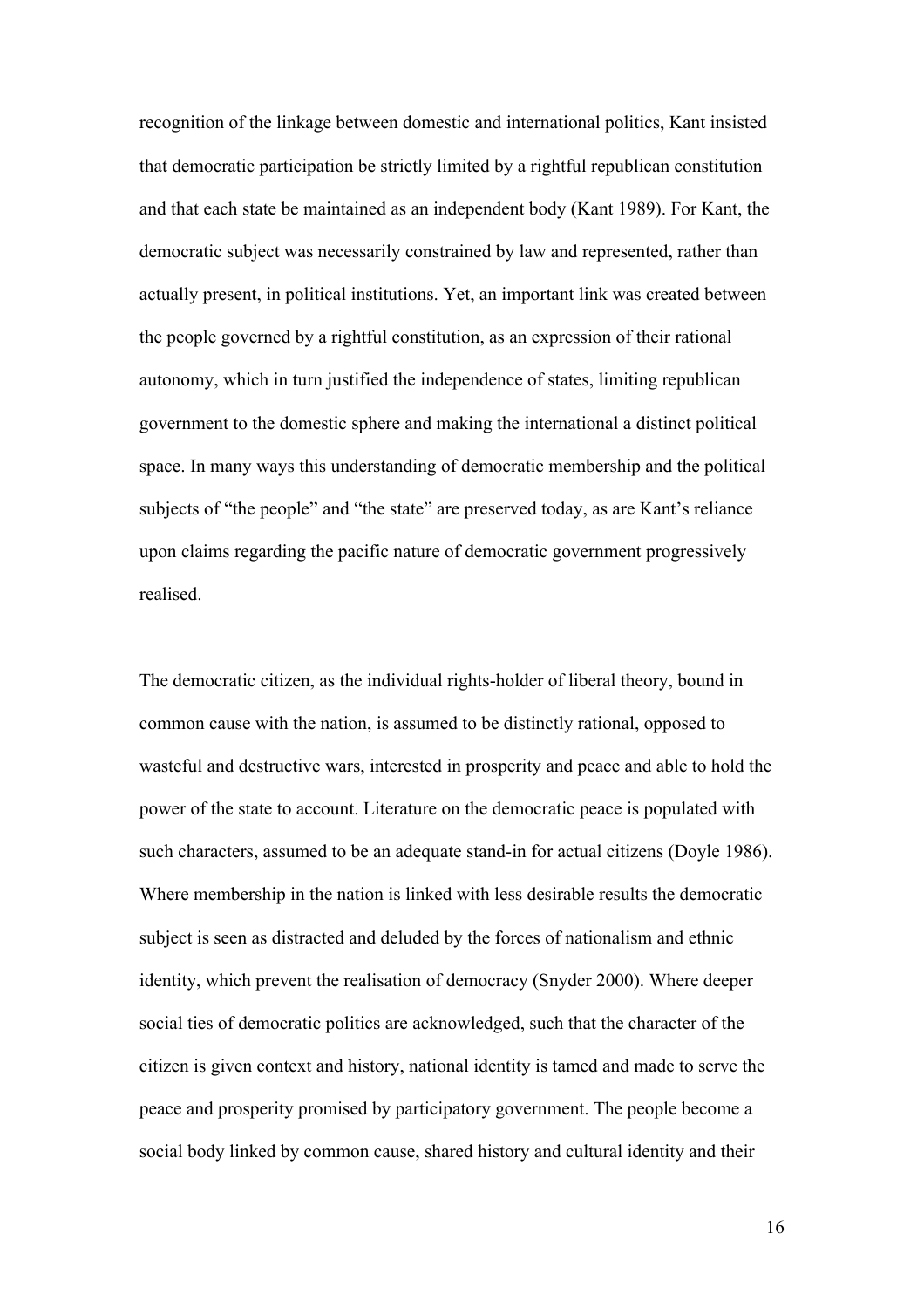power an expression of a general will.<sup>3</sup> This common identity is seen as vital to progress and development, as is exemplified again and again in literature on state building and development where ethnic, religious and tribal conflict undermines the democratic collective identity necessary to the modern nation-state, which is taken to be the proper end of political development, the final embodiment of moral and stable government.

The democratic state in the international realm receives further privilege in liberal internationalist thought. Taking inspiration from Kant's dreams of a perpetual peace, liberal thinking has assigned self-determination moral and political power, which gives virtuous and powerful democratic states distinct privilege in world politics (Ikenberry and Slaughter 2006). These liberal hopes gave birth first to the League of Nations, and then the United Nations – though in a conflicted form, as principles of sovereign equality sit uneasily with standards of legitimate government based on liberal democratic standards within the UN charter and through later developments. This democratic privilege justifies projects of intervention, development, statebuilding and human rights protection, which in turn attempt to replicate democratic subjects – citizens, peoples and nation-states – bringing political life to a harmonious resolution within and without state boundaries. The recent debates over R2P bring this into focus as the document is claimed to add no new responsibility to the UN charter while also clearly making states responsible to their people. While the privilege accorded to liberal democratic powers and the faith of internationalists in the power of multilateral institutions is often critiqued, these criticisms are rarely articulated in terms the assumptions about democratic politics upon which they are based. Individual citizens are not actual parties to a contract, the people are never a given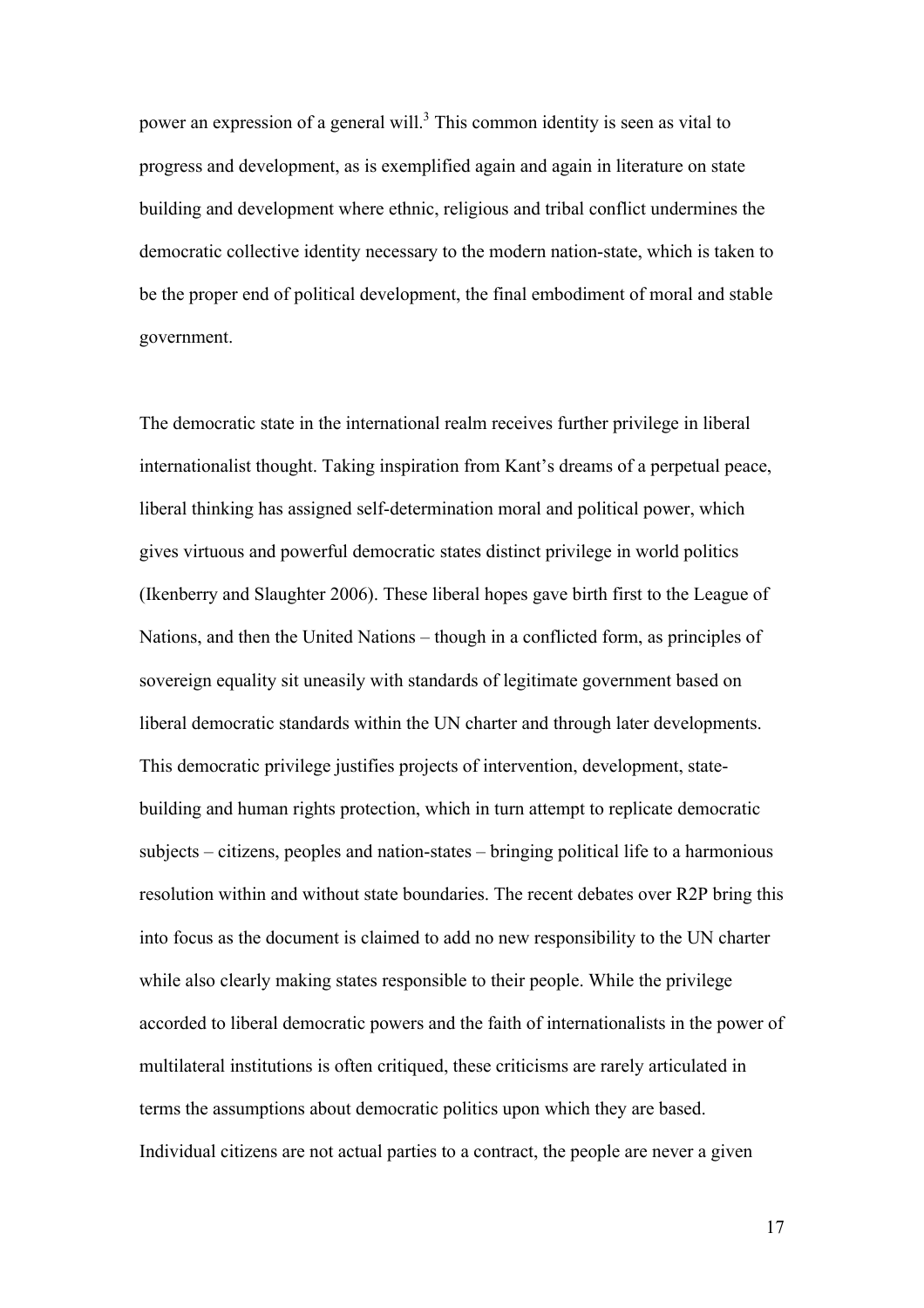social identity and the state is not unambiguously the only or best space for democracy – but to admit these facts puts the privilege accorded to "the people" within the state, as well as the "nation-state" as their representative, into question.

Liberal cosmopolitans expose a tension in democratic thought by playing upon an important dissonance hidden in this harmonious score. If the individual's moral rights justify democratic government, how is the exclusion of national democracy legitimate? Especially in our contemporary age when the forces that affect individuals extend beyond the confines of the national-state, it seems that democratic subjects and membership are evolving beyond nationalist and statist frames, or so cosmopolitans argue (Archibugi 2008). While cosmopolitanism remains a critical position, it has achieved a degree of dominance that warrants critical interrogation. This is all the more important because much cosmopolitan thinking depends upon questionable assumptions that there is a universal democratic subject, the rights bearing individual, who is located, ultimately, in the political community of humanity. Both the universal citizen and the community of humanity are contested ideas that are all too often overwhelmed by the chorus of democracy's praises. David Held, in his chapter, reprises his influential defence of cosmopolitanism by challenging fundamental assumptions about the necessity of the state both in protecting individuals and enabling their political participation. While many of the chapters in this volume are critical of elements of Held's position, they share common ground on contesting fundamental assumptions of citizens, peoples and nation-states.

Chantal Mouffe provides a model for an alternative international politics, which has affinities with traditional pluralist international thinking but is a distinctive conclusion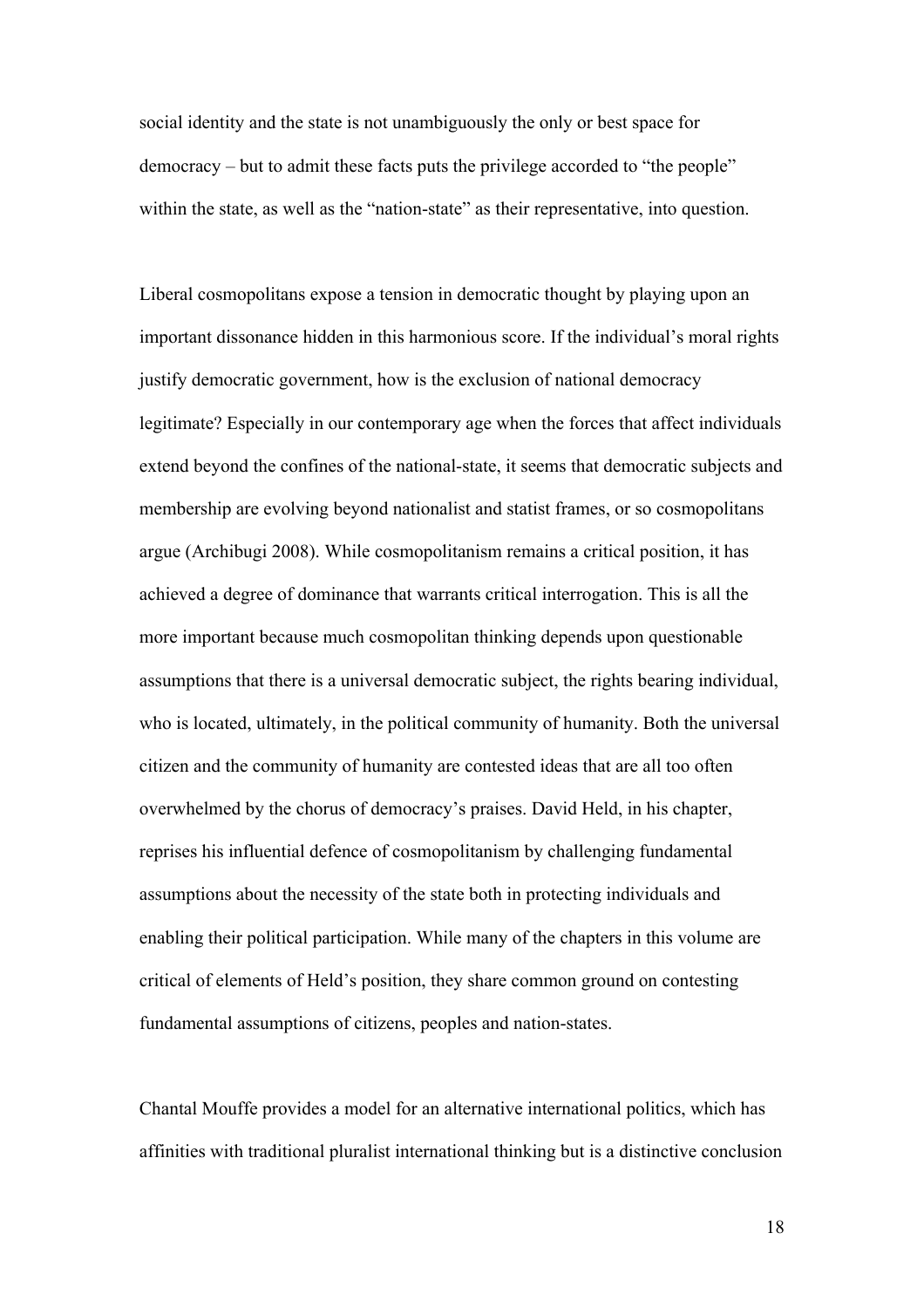that advocates an agonistic understanding of democracy in world politics – moving beyond mere tolerance of different internal orders within states, which essentially drains international politics of ethical content, she encourages an agonistic democratic political orientation based in mutual respect through contestation. Following a related line of questioning Onuf and Onuf charge the democratic revolutions of the  $18<sup>th</sup>$  and 19<sup>th</sup> centuries with fomenting a tempestuous and violent international politics caused by the inherent instability of democratic subjects. Citizenship, the people and the counters of the nation-state are ambiguous and open to change in a democracy and failing to recognize that volatility is a political risk. For this reason they are critical of cosmopolitan thinkers who attempt to expand democracy without acknowledging that popular politics are almost never the rational and moral affair cosmopolitans predict. Likewise, Sassen looks to the historical emergence of democratic citizenship to reveal the revolutionary tendencies of democratic participation. Her chapter traces the formation of the legal subject in early democracies, highlighting that the initial democratic subject is much more a liberal bourgeoisie subject – a property owner, whose rights to ownership and contract are vital protections – than an equal democratic subject. She illustrates this point by highlighting the way in which the labouring class was disadvantaged by the construction of legal subjects in early democratic states.

Further, Aradau and Huysmans argue that the mobility of the masses, of the mob, was as important to the development of democracy as the establishment of a universal rights bearing subject. The mob not only provides one of the key bases for the development of democracy by disrupting the political order before it can be tamed and institutionalised as "the people" or "the nation", but today the mobility of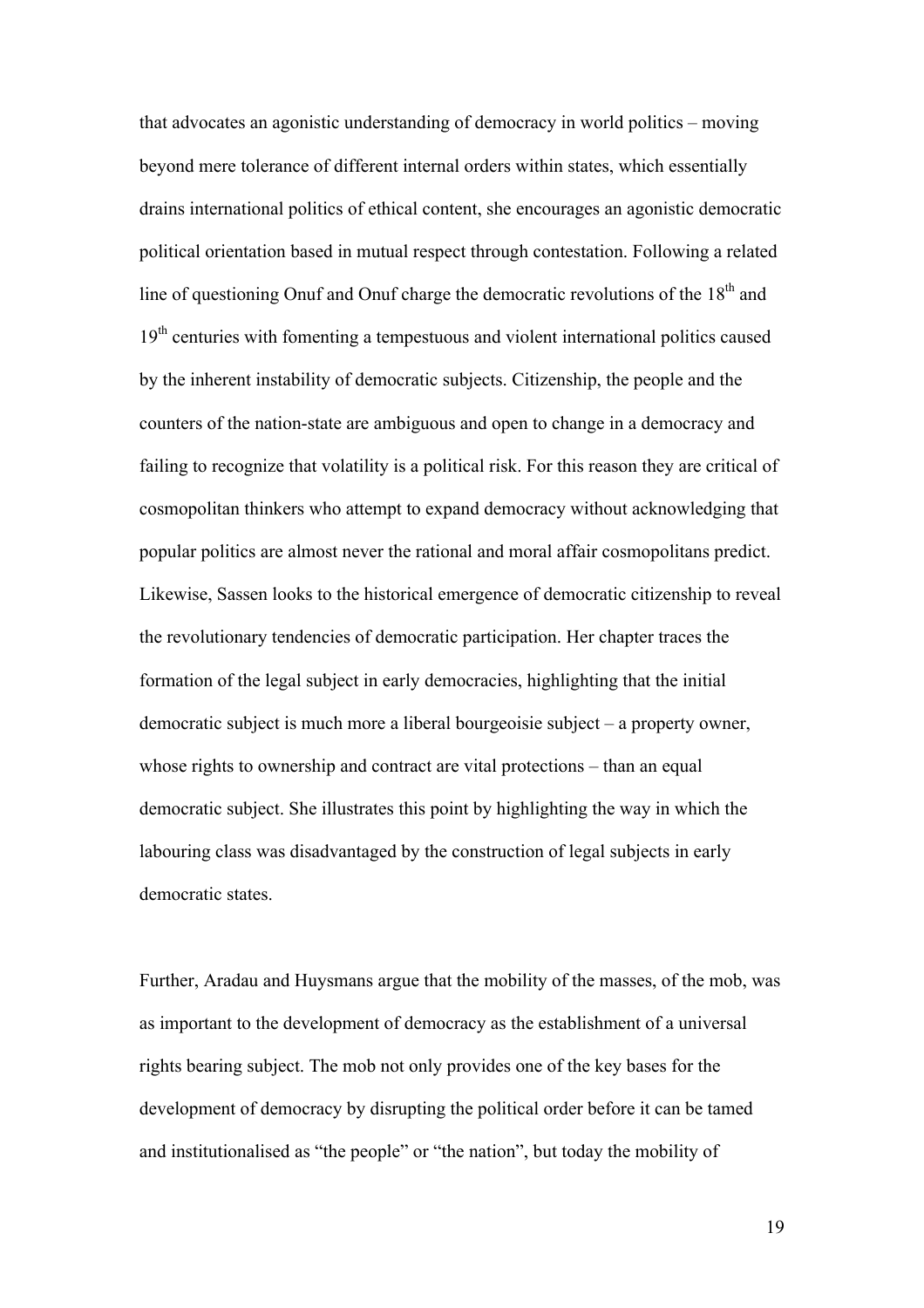democratic masses retains its political force. The illegal movement of migrants and their attempts to exert democratic rights undermine the idea that the nation-state is natural or constant. In his chapter, Daniel Bray also undermines the territorial assumptions of democratic politics, but without resorting to conventional cosmopolitan strategies that presuppose a universal form of political community based on one's humanity. Instead, drawing on pragmatic philosophy, he points toward the development of democratic publics around particular issues and problems in world politics that either cannot be contained within state border or by their nature exceed them. He looks at the way global responses to environmental crises generate concrete sites of democratic politics that are not tied to either the territorial state or a national identity. Finally, David Chandler provides a troubling critique of cosmopolitan approaches to democracy. In his chapter he faults both liberal and poststructuralist forms of cosmopolitanism for severing the democratic subject from any site of politics. While it might be the case that the assumed universality of the rights bearing democratic subject is false and that the territorial state cannot effectively respond to social forces that shape contemporary life, the cosmopolitan response, Chandler suggests, is an evasion of the real question of what form and in what space will democratic politics take place if not within the sovereign state.

#### **Conclusion**

This critical project begins from the premise that ideas of democracy are not singular or simple, a prospect that does not sit comfortably with the contemporary role of democracy as a widely-spread political currency that is exchanged for the political legitimacy to intervene, authorise, rule, excuse and defer in its name. Collectively, the pieces in the volume seek to show that the place and role of democracy in world